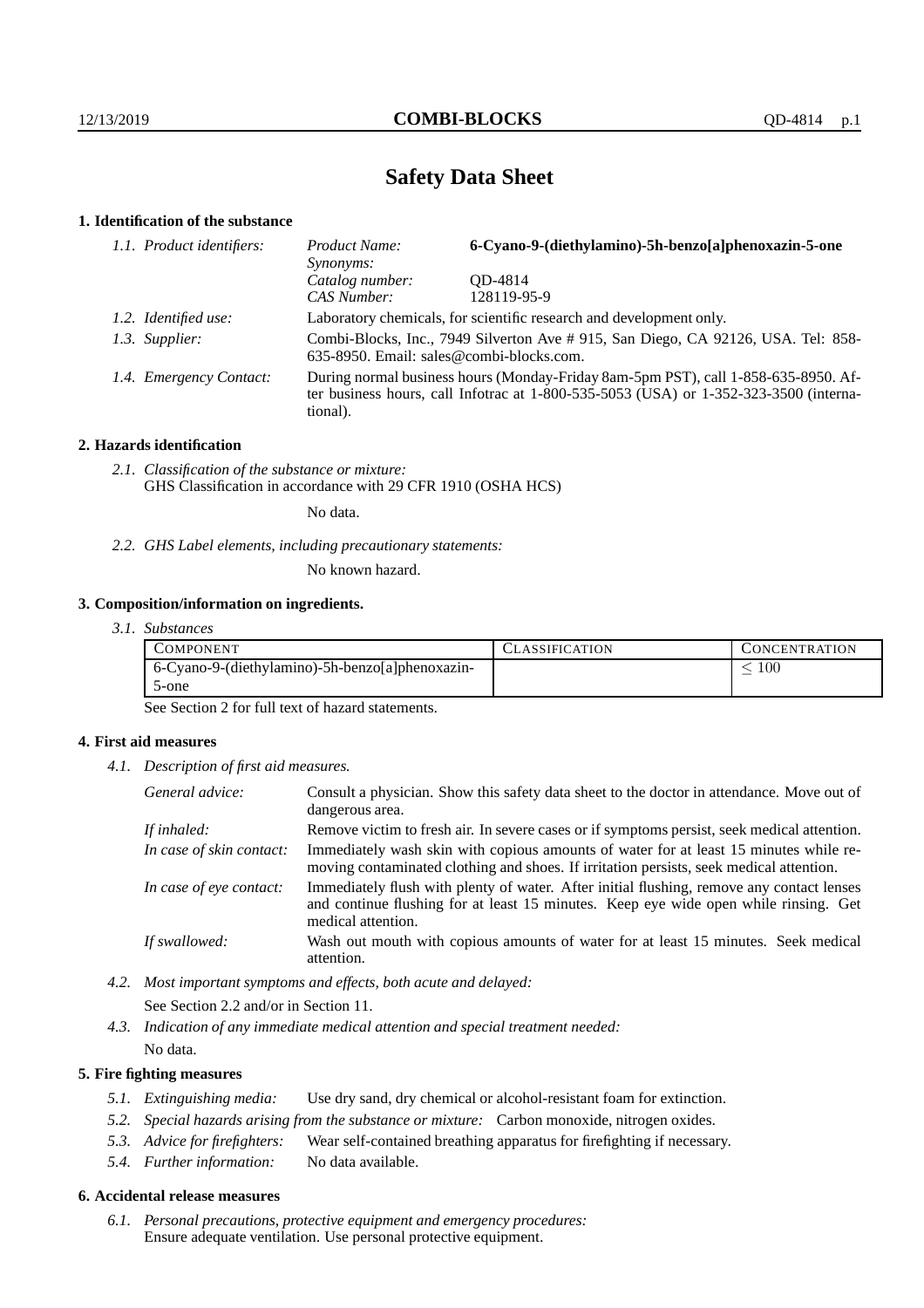|                                                                                                               | 6.2. Environmental precautions:                                                                                                                                                                                                                                    |                                                                                                                                                                                                                                                                                                                        |  |  |  |
|---------------------------------------------------------------------------------------------------------------|--------------------------------------------------------------------------------------------------------------------------------------------------------------------------------------------------------------------------------------------------------------------|------------------------------------------------------------------------------------------------------------------------------------------------------------------------------------------------------------------------------------------------------------------------------------------------------------------------|--|--|--|
|                                                                                                               | Should not be released into the environment. See Section 12 for additional ecological information.                                                                                                                                                                 |                                                                                                                                                                                                                                                                                                                        |  |  |  |
| 6.3.                                                                                                          | Methods and materials for containment and cleaning up:                                                                                                                                                                                                             |                                                                                                                                                                                                                                                                                                                        |  |  |  |
| Sweep up or vacuum up spillage and collect in suitable container for disposal.                                |                                                                                                                                                                                                                                                                    |                                                                                                                                                                                                                                                                                                                        |  |  |  |
|                                                                                                               | 6.4. Reference to other sections:                                                                                                                                                                                                                                  |                                                                                                                                                                                                                                                                                                                        |  |  |  |
|                                                                                                               |                                                                                                                                                                                                                                                                    | Refer to protective measures listed in Sections 8 and 13.                                                                                                                                                                                                                                                              |  |  |  |
|                                                                                                               | 7. Handling and storage                                                                                                                                                                                                                                            |                                                                                                                                                                                                                                                                                                                        |  |  |  |
|                                                                                                               | 7.1. Precautions for safe handling: Avoid contact with skin and eyes. Avoid inhalation of vapour or mist. Keep away<br>from sources of ignition - No smoking. Take measures to prevent the build up of electro-<br>static charge. For precautions see section 2.2. |                                                                                                                                                                                                                                                                                                                        |  |  |  |
| 7.2.                                                                                                          |                                                                                                                                                                                                                                                                    | Conditions for safe storage, including any incompatibilities: Keep container tightly closed in a dry and well-ventilated<br>place. Containers which are opened must be carefully resealed and kept upright to prevent<br>leakage.                                                                                      |  |  |  |
|                                                                                                               | 7.3. Specific end $use(s)$ :                                                                                                                                                                                                                                       | Laboratory chemicals, for scientific research and development only.                                                                                                                                                                                                                                                    |  |  |  |
|                                                                                                               | 8. Exposure Controls / Personal protection                                                                                                                                                                                                                         |                                                                                                                                                                                                                                                                                                                        |  |  |  |
|                                                                                                               | 8.1. Control parameters:                                                                                                                                                                                                                                           |                                                                                                                                                                                                                                                                                                                        |  |  |  |
| Components with workplace control parameters: Contains no substances with occupational exposure limit values. |                                                                                                                                                                                                                                                                    |                                                                                                                                                                                                                                                                                                                        |  |  |  |
|                                                                                                               | 8.2. Exposure controls:                                                                                                                                                                                                                                            |                                                                                                                                                                                                                                                                                                                        |  |  |  |
|                                                                                                               |                                                                                                                                                                                                                                                                    | Appropriate engineering controls: Ensure that eyewash stations and safety showers are close to the workstation<br>location. Ensure adequate ventilation, especially in confined areas.                                                                                                                                 |  |  |  |
|                                                                                                               | Personal protective equipment:                                                                                                                                                                                                                                     |                                                                                                                                                                                                                                                                                                                        |  |  |  |
|                                                                                                               | Eye/face protection:                                                                                                                                                                                                                                               | Wear appropriate protective eyeglasses or chemical safety goggles as described by OSHA's<br>eye and face protection regulations in 29 CFR 1910.133 or European Standard EN166.                                                                                                                                         |  |  |  |
|                                                                                                               | Skin protection:                                                                                                                                                                                                                                                   | Handle with gloves. Gloves must be inspected prior to use. Use proper glove removal<br>technique (without touching glove's outer surface) to avoid skin contact with this product.<br>Dispose of contaminated gloves after use in accordance with applicable laws and good<br>laboratory practices. Wash and dry hands |  |  |  |
|                                                                                                               | <b>Body Protection:</b>                                                                                                                                                                                                                                            | Complete suit protecting against chemicals, Flame retardant antistatic protective clothing.,<br>The type of protective equipment must be selected according to the concentration and<br>amount of the dangerous substance at the specific workplace.                                                                   |  |  |  |
|                                                                                                               | Respiratory protection:                                                                                                                                                                                                                                            |                                                                                                                                                                                                                                                                                                                        |  |  |  |

Control of environmental exposure: Prevent further leakage or spillage if safe to do so. Do not let product enter drains.

# **9. Physical and chemical properties**

*9.1. Information on basic physical and chemical properties*

| (a)                        | Appearance:                                   | No data  |
|----------------------------|-----------------------------------------------|----------|
| (b)                        | Odour:                                        | No data  |
| (c)                        | Odour Threshold:                              | No data  |
| (d)                        | pH:                                           | No data  |
| (e)                        | Melting point/freezing point:                 | No date. |
| (f)                        | Initial boiling point and boiling range:      | No data  |
| (g)                        | Flash point:                                  | No data  |
| (h)                        | Evaporatoin rate:                             | No data  |
| (i)                        | Flammability (solid, gas):                    | No data  |
| (j)                        | Upper/lower flammability or explosive limits: | No data  |
| $\rm(k)$                   | Vapour pressure:                              | No data  |
| $\left( \mathrm{l}\right)$ | Vapour density:                               | No data  |
| (m)                        | Relative density:                             | No data  |
| (n)                        | Water solubility:                             | No data  |
| $\circ$                    | Partition coefficient: n-octanol/water:       | No data  |
| (p)                        | Auto-ignition:                                | No data  |
| (q)                        | Decomposition temperature:                    | No data  |
| (r)                        | Viscosity:                                    | No data  |
| (s)                        | Explosive properties:                         | No data  |
| (t)                        | Oxidizing properties:                         | No data  |